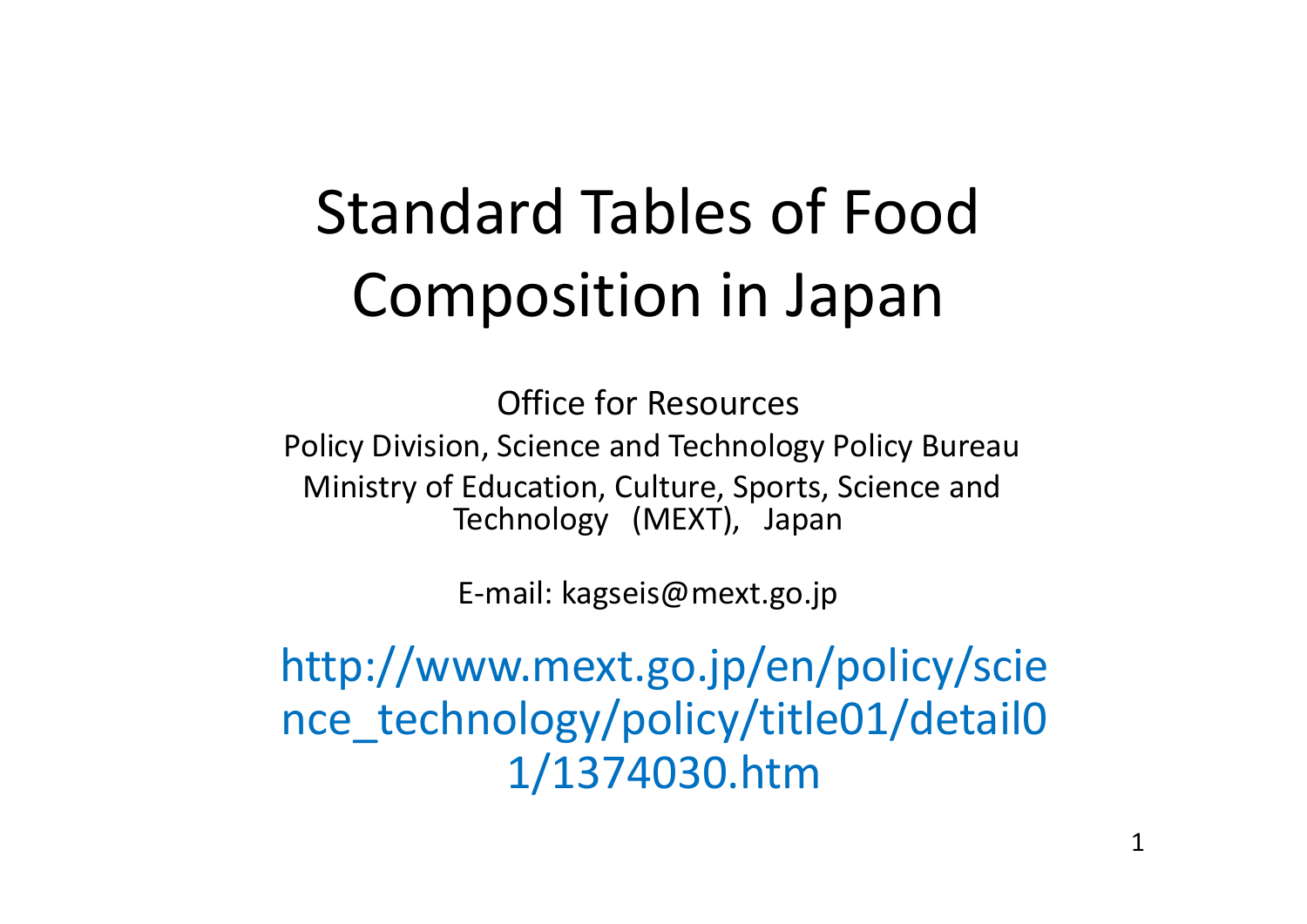# 1. History

- The first edition was released in 1950, five years after the end of World War II.
- Revised seven times thus far
- Widely used for:
	- Administration of school lunches and hospital food
	- Nutritional counseling
	- Education
	- Research
	- Government work (e.g. the Dietary Reference Intakes published by the Ministry of Health, Labor and Welfare)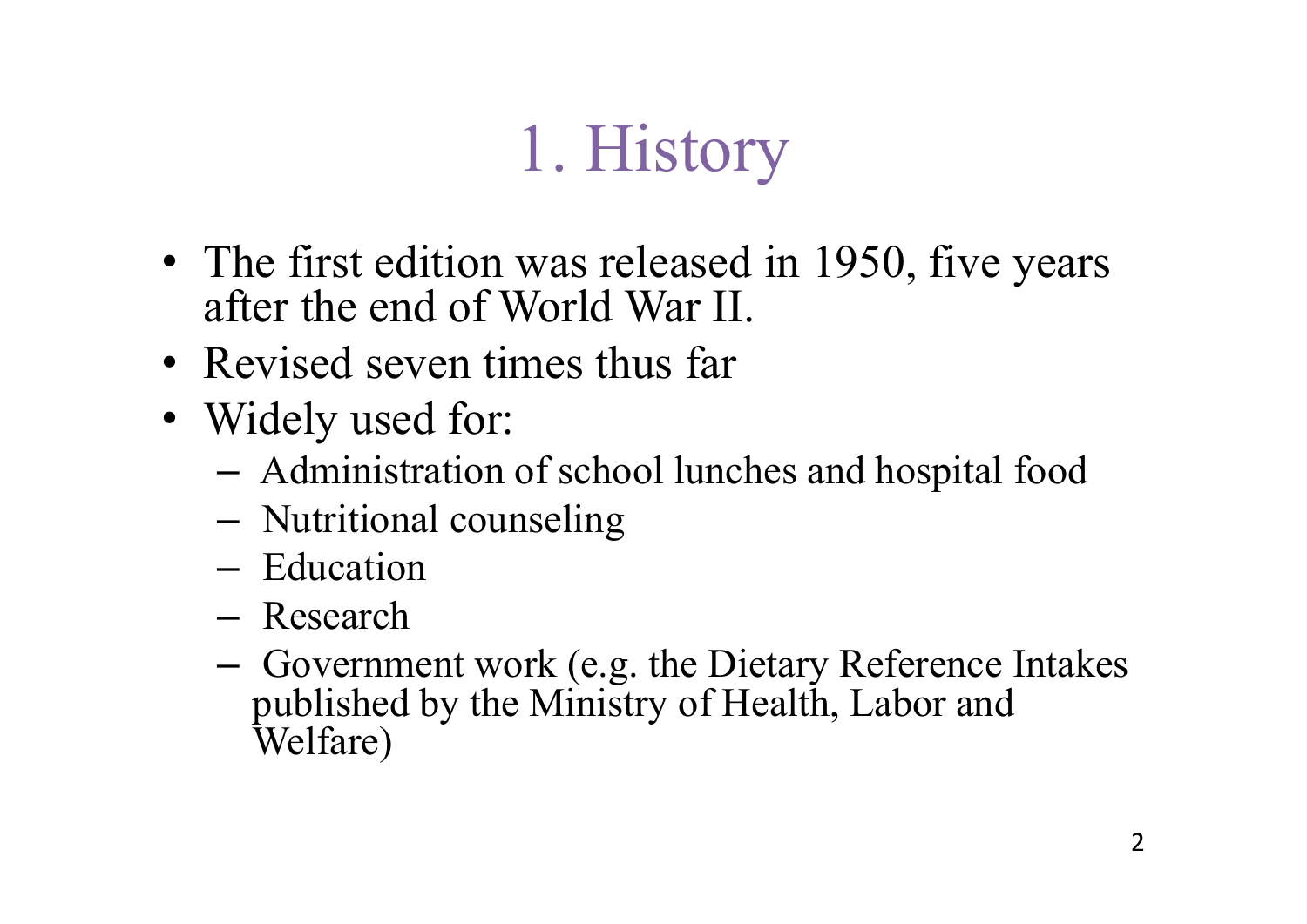#### 2. Latest Editions

[Main tables]

Standard Tables of Food Composition in Japan

-2015- (Seventh Revised Edition)

[Supplements]

- a. Amino Acids
- b. Fatty Acids
- c. Available Carbohydrates, Polyols and Organic Acids

Published simultaneously on December 25, 2015

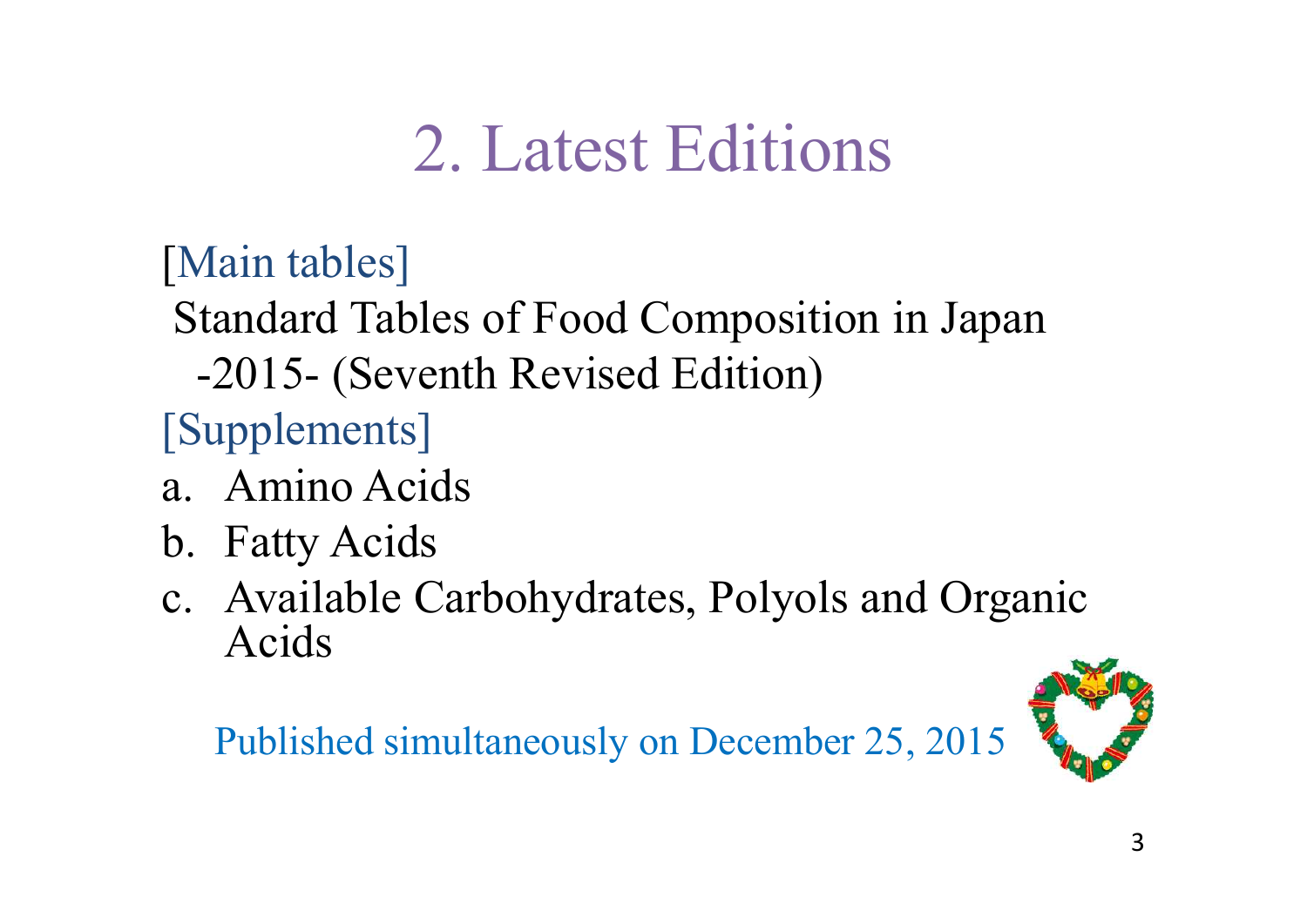3. New Standard Tables of Food Composition in Japan -2015- (Seventh Edition)

- 日本食品標準成分表 2015年版(七訂)
- Lists 2191 foods
	- Concentrates on foods consumed in Japan



• Covers 52 basic nutrients

Water, protein, lipids, carbohydrates, ash, minerals, vitamins, fatty acids, cholesterol, dietary fibers and energy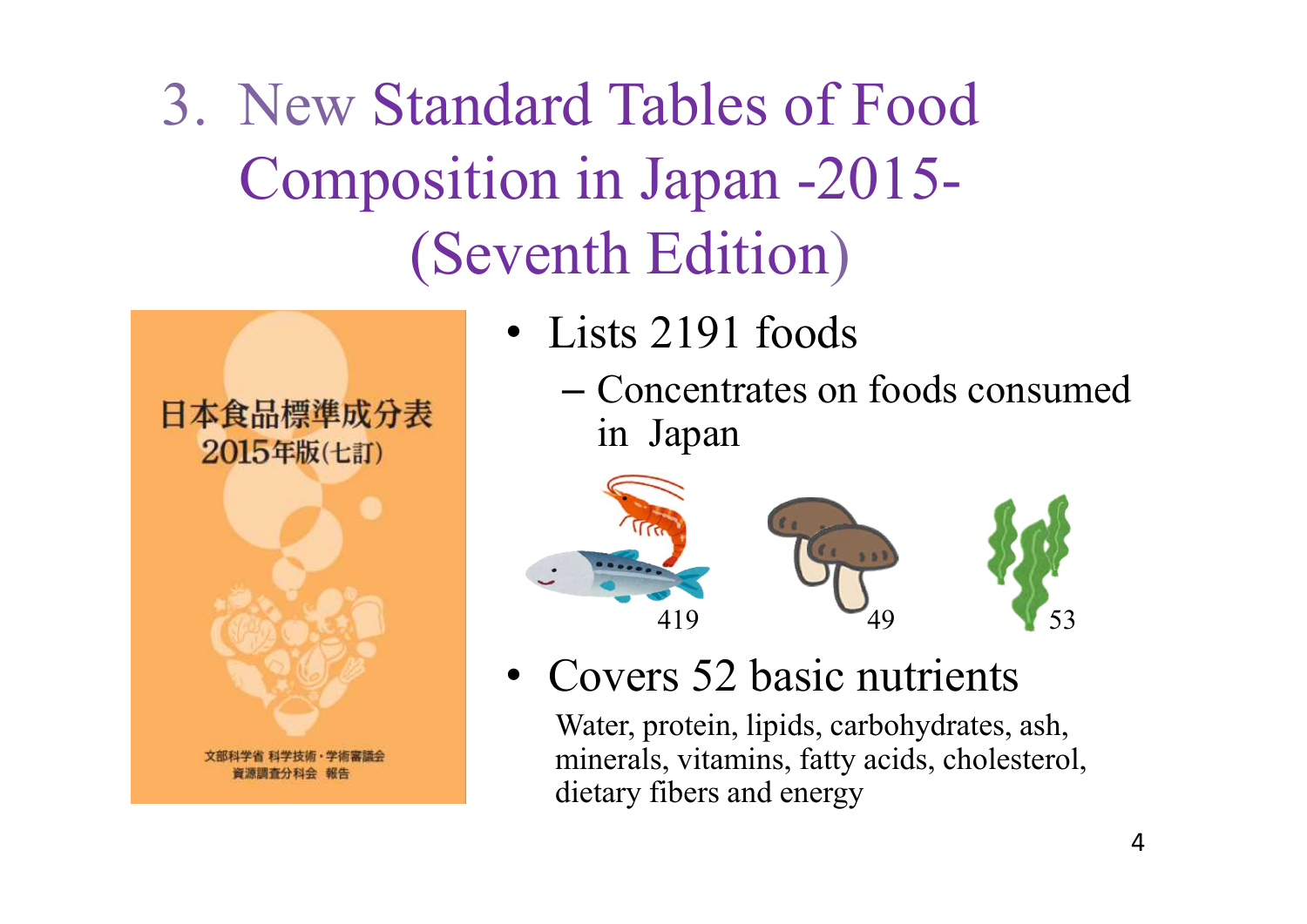### 4. Three Supplements a. Amino Acids



- Covers 19 amino acids
	- Ile, Leu, Lys, Met, Cys, Phe, Tyr, Thr, Trp, Val, His, Arg, Ala, Asp, Glu, Gly, Pro, Ser, Hyp
- Includes "protein calculated" as the sum of amino acid residues"
- Lists 1558 foods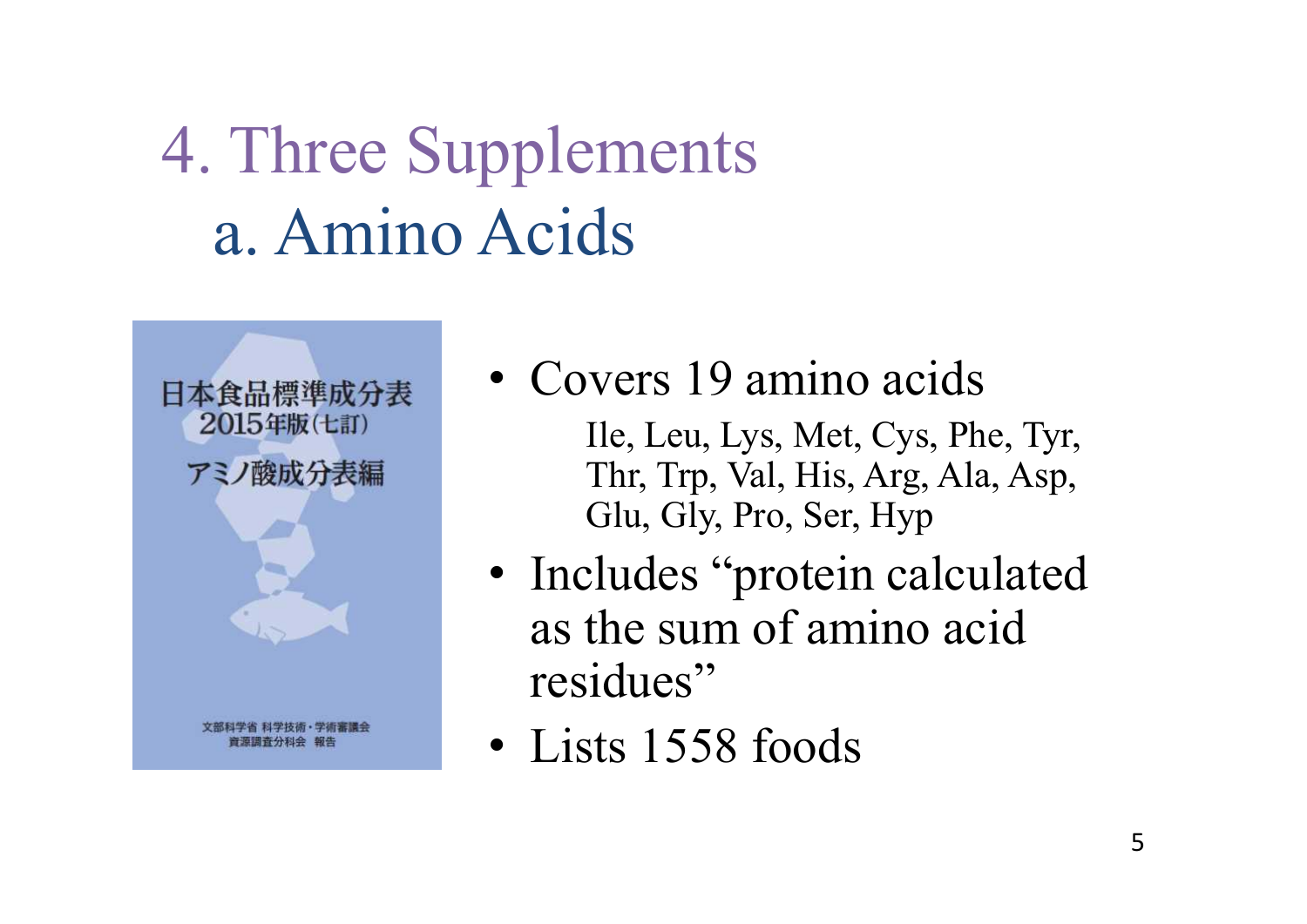#### b. Fatty Acids



- Covers 47 fatty acids
	- 18 saturated
	- 11 monounsaturated
	- 18 polyunsaturated
- Includes "fatty acids expressed as triacylglycerol equivalents"
- Lists 1782 foods

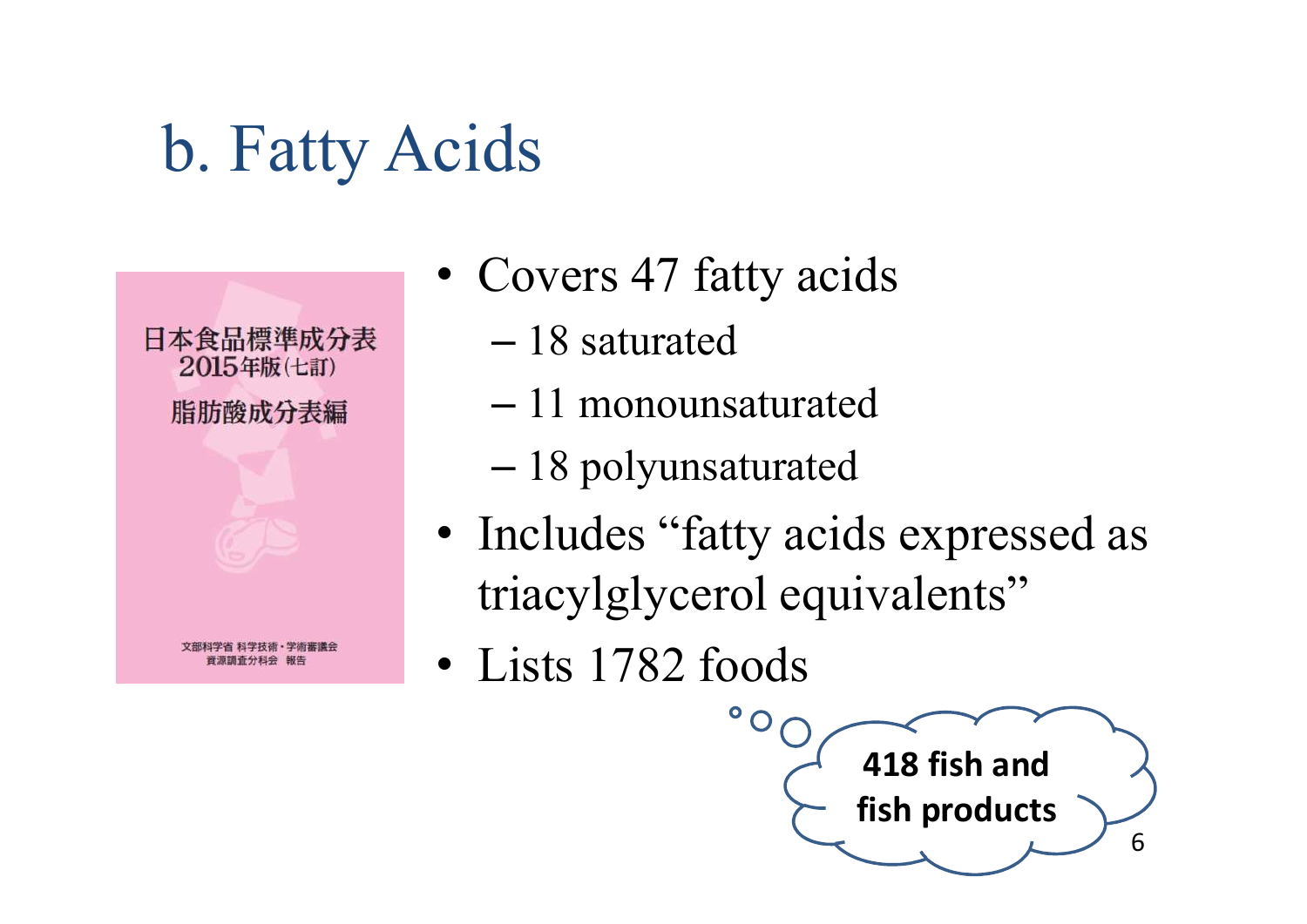c. Available Carbohydrates, Polyols and Organic Acids





- Covers available carbohydrates, polyols and organic acids
	- Starch and seven sugars (glucose, fructose, galactose, sucrose, maltose, lactose, trehalose)
	- Two polyols (Sorbitol, Mannitol)
	- 20 organic acids (Acetic acid, Lactic acid, Malic acid, Citric acid, etc.)
- Includes "available carbohydrates expressed in mono-saccharide equivalents"
- Lists 854 foods